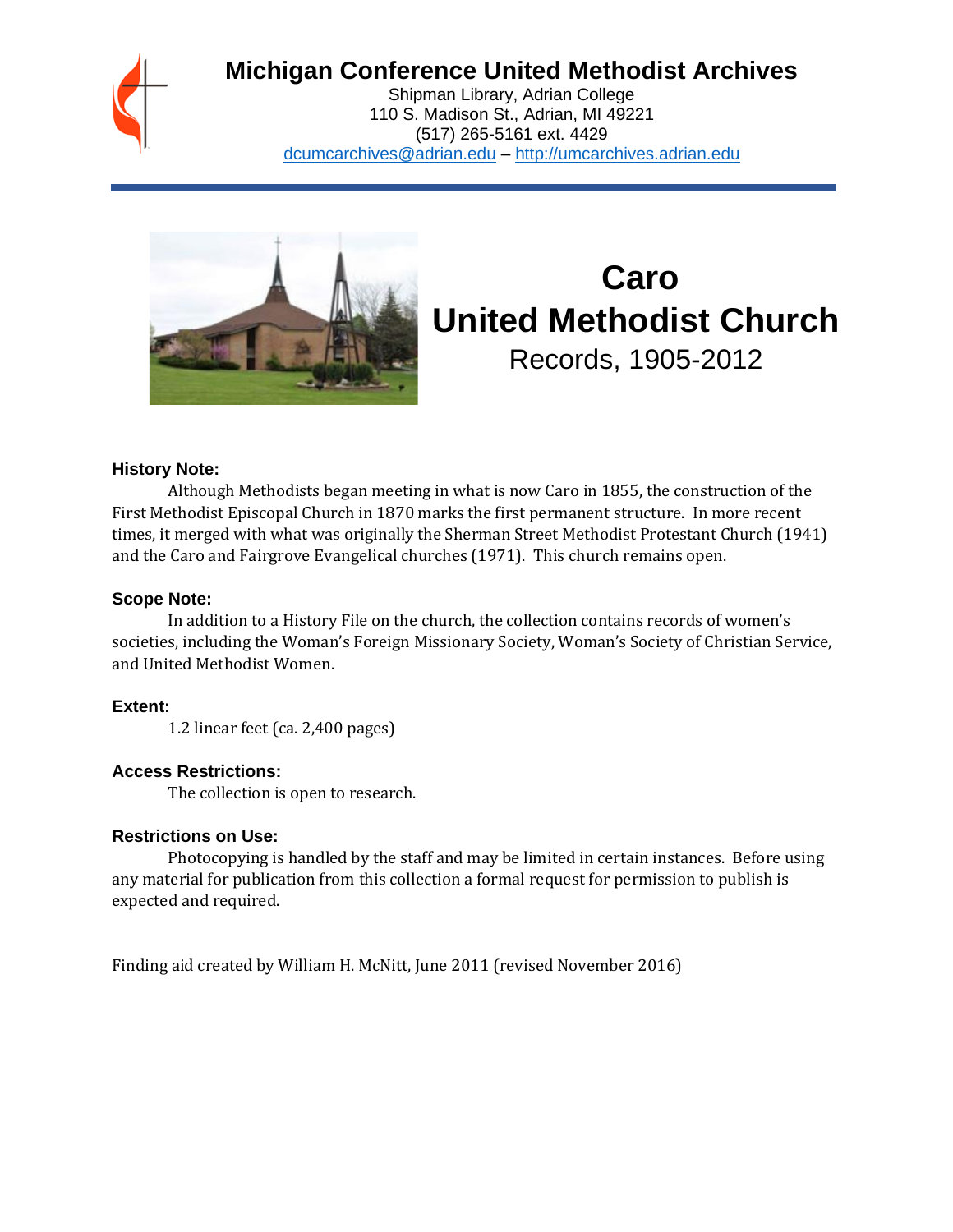# **Appointments List**

# **Caro and Fairgrove Evangelical Churches**

- 1872-1876: William M. Berge
- 1876-1878: John Miller
- 1878-1880: Frederick W. Klump
- 1880-1882: William F. Binder
- 1882-1883: Ernest H. Hess
- 1883-1885: Benjamin F. Wade
- 1885-1887: Henry Voelker
- 1887-1891: Nicol Wunderlich
- 1891-1893: George J. Kirn
- 1893-1895: Adolph Bogen
- 1895-1899: William C. Swenk
- 1899-1902: Phillip H. Pohly
- 1902-1905: Warren Brown
- 1905-1909: Albert Ostroth
- 1909-1913: Oscar C. Penticoff
- 1913-1915: Herman C. Heissie
- 1915-1916: Garfield H. Kellerman
- 1916-1918: Charles H. Howe
- 1918-1923: Charles F. Smith
- 1923-1926: Sumner Young
- 1926-1927: Benjamin Mohr
- 1927-1930: Arthur C. DeVries
- 1930-1935: Charles A. Sanders
- 1935-1939: William F. Boettcher
- 1939-1944: Rex H. Lahr
- 1944-1946: Elmer Pritchard

# **Caro and Fairgrove Evangelical United Brethren Churches**

- 1946-1948: Elmer Pritchard
- 1948-1952: Maurice Beers
- 1952-1954[: Arthur Spafford](http://umcarchives.adrian.edu/clergy/spafford2al.php)
- 1954-1959: Donald H. Thompson
- 1959-1966: Murray H. Willard
- 1966-1971: G. Charles Ball

# **Caro Methodist Protestant Church**

- 1899-1901: Gallard Mikel
- 1901-1902: Robert Rutledge
- 1902-1904: Frederick Traver
- 1904-1906: Leonard E. Hague
- 1906-1908: Charles E. Perry
- 1908-1908: Robert Rutledge
- 1908-1909: John C. Searles
- 1909-1910: Mrs. Nene Gray
- 1910-1911: To be supplied
- 1911-1912: Adolph Bush
- 1912-January 1915: Unsupplied (except for two months in 1914, served by William H. Cole)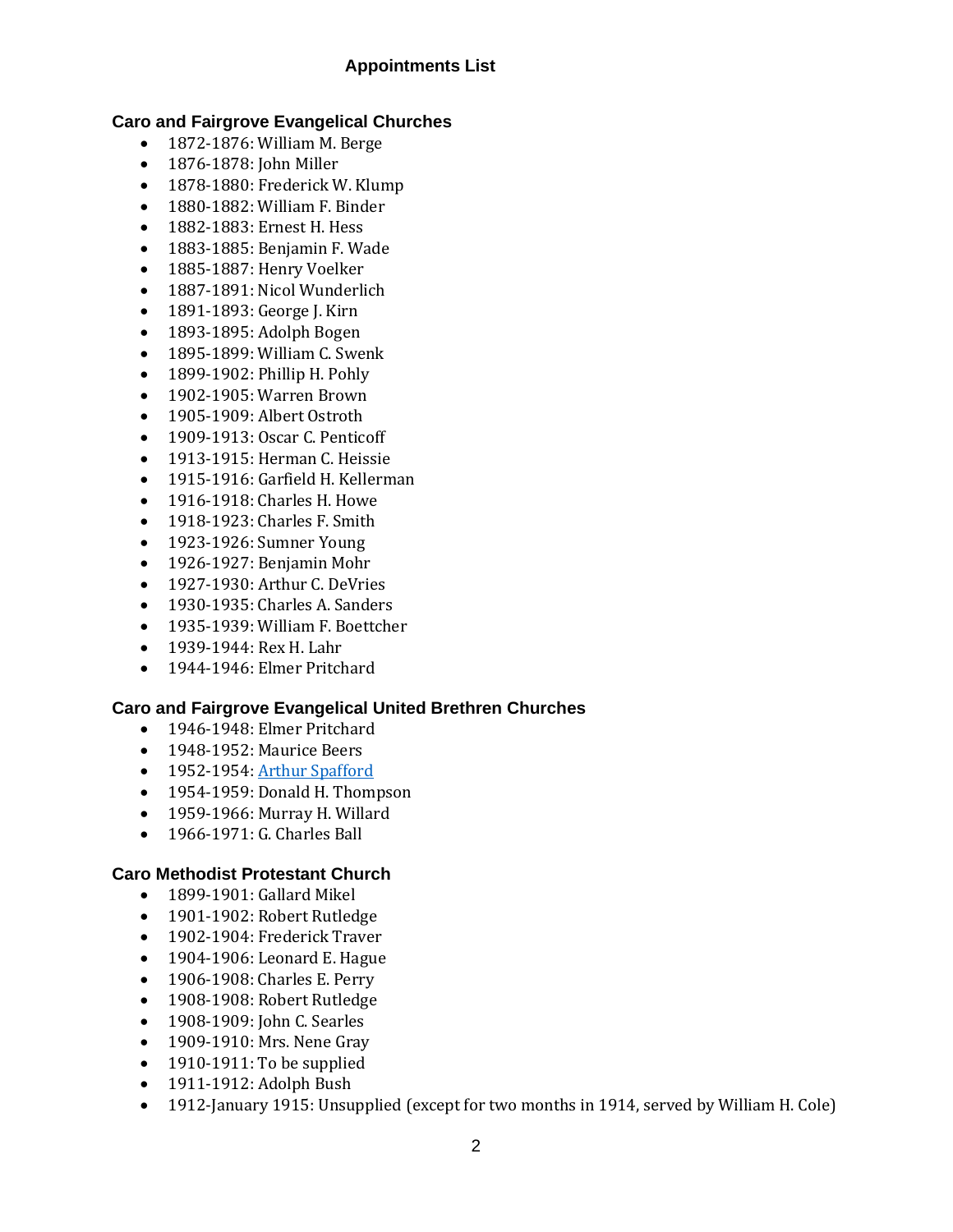# **Appointments List**

- January 1915-1915: H.L. Yakes
- 1915-September 1915: In President's Hands
- September 1915-1916: [David N. Earl](http://umcarchives.adrian.edu/clergy/earldn.php)
- 1916-1917: Mical R. Saigeon
- 1917-1918: Walter Mollan
- 1918-1919: Gallard Mikel
- 1919-1920: Fred L. Crandell
- 1920-1922: John C. Davis
- 1922-1923: Fred E. Hart
- 1923-1925: Davis A. Van Doren
- 1925-1926: Herman A. Hudgins
- 1926-1926: B.A. Tahash
- 1926-1928: Edward Swadling
- 1928-1930: Richard R. Terwilliger
- 1930-1939: William Henry Clark
- 1939-1942: Clayton F. Oliver

#### **Watrousville and Caro**

- 1866-1867: Jesse B. Russell
- 1867-1869: James H. Caster
- 1869-1870: Robert C. Lanning

#### **Caro**

• 1870-1871: John Whiteside

#### **Caro and Ellington**

• 1871-1873: George Stowe

#### **Caro**

- 1873-1875: William P. Maywood
- 1875-1878: John W. Campbell
- 1878-1880: George H. Field
- 1880-1882: Joseph F. Berry
- 1882-1882: John P. Varner
- 1882-1883: William W. Benson
- 1883-1886: Isaac H. Riddick
- 1886-1888: Jesse Kilpatrick
- 1888-1891: Elias W. Frazee
- 1891-1892: James A. Lowry
- 1892-1895: Miram W. Gifford
- 1895-1899: John B. Whitford
- 1899-1900: Roland Woodhams
- 1900-1903: Isaac E. Springer
- 1903-1907[: Henry Addis Leeson](http://umcarchives.adrian.edu/clergy/leesonha.php)
- 1907-1911: Howard A. Field
- 1911-1912: Sullivan C. Robinson
- 1912-1916: Edgar J. Warren
- 1916-1917: Hartley Cansfield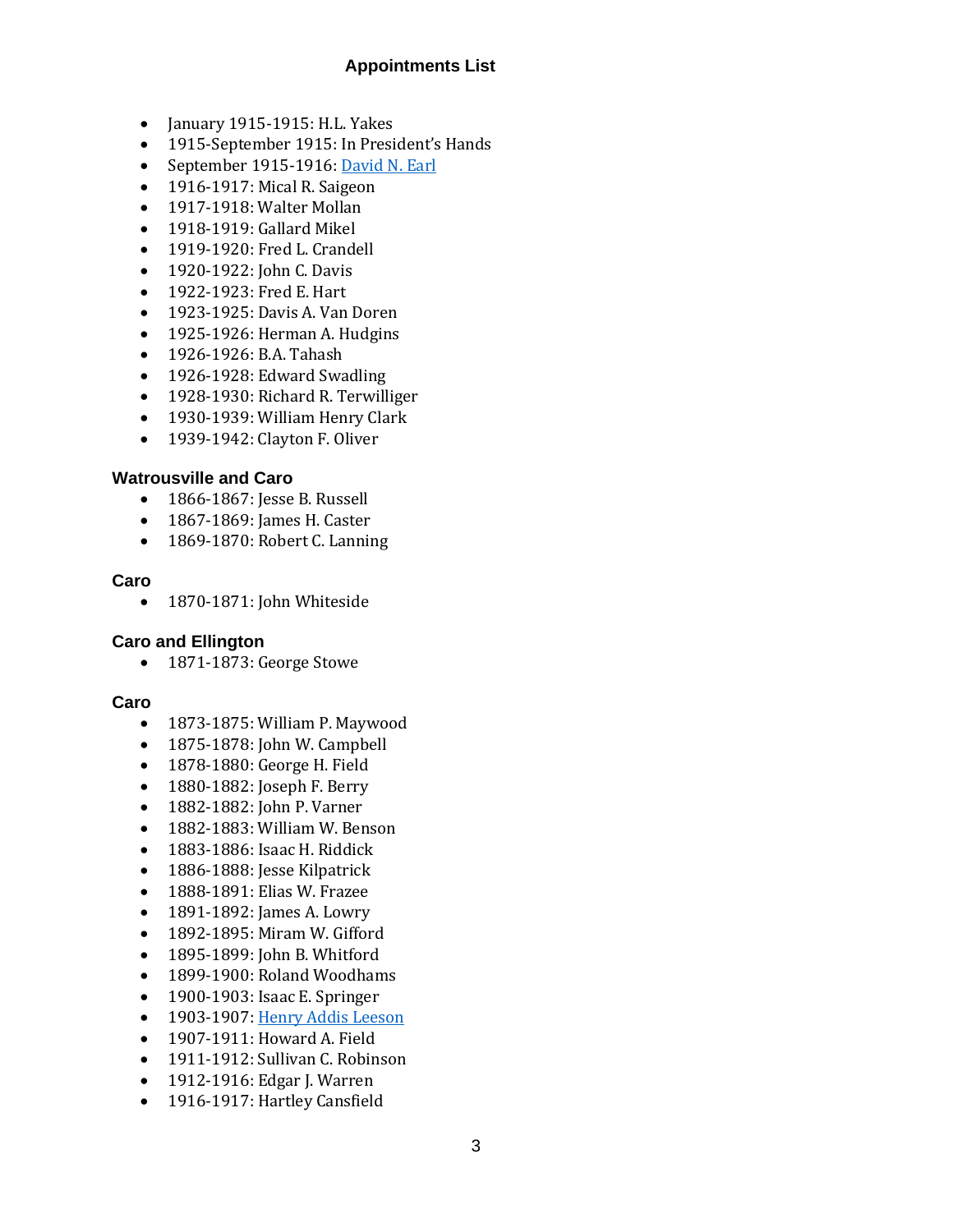# **Appointments List**

- 1917-1918: Sherman W.F. Garnett
- 1918-1920: Frederick A. Lendrum
- 1920-1922: Norman C. Karr
- 1922-1925: Clifford E. Doty
- 1925-1927[: James T.M. Stephens](http://umcarchives.adrian.edu/clergy/stephensjtm.php)
- 1927-1929: Peter Isaac Osborne
- 1929-1935: Henry W. Kuhlman
- 1935-1941: Arnold F. Runkel
- 1941-1946: Edward Ray Willson
- 1946-1948: Stanford S. Closson
- 1948-1956: Joseph D. Dibley
- 1956-1963: Ralph D. Churchill
- 1963-1968: Paul M. Cargo
- 1966-1971: G. Charles Ball (Caro & Fairgrove EUB)
- 1968-1971: Benjamin C. Whaley (Caro First)
- 1971-1972: Benjamin C. Whaley & G. Charles Ball (merged church)
- 1972-1975: Ronald Thompson
- 1975-1975: John Marvin (interim)
- 1975-1983: Clive Dickins
- 1978-1981: Brian Kundinger (Associate)
- 1981-1983: Bonnie Welch (Associate)
- 1983-1988: John Bunce
- 1988-1999: Calvin Blue
- 1999-2006: Duane E. Miller
- 2006-2011: Jerome K. Smith
- 2011-2016: Gregory M. Mayberry
- 2016-Present: Anthony J. Tomasino